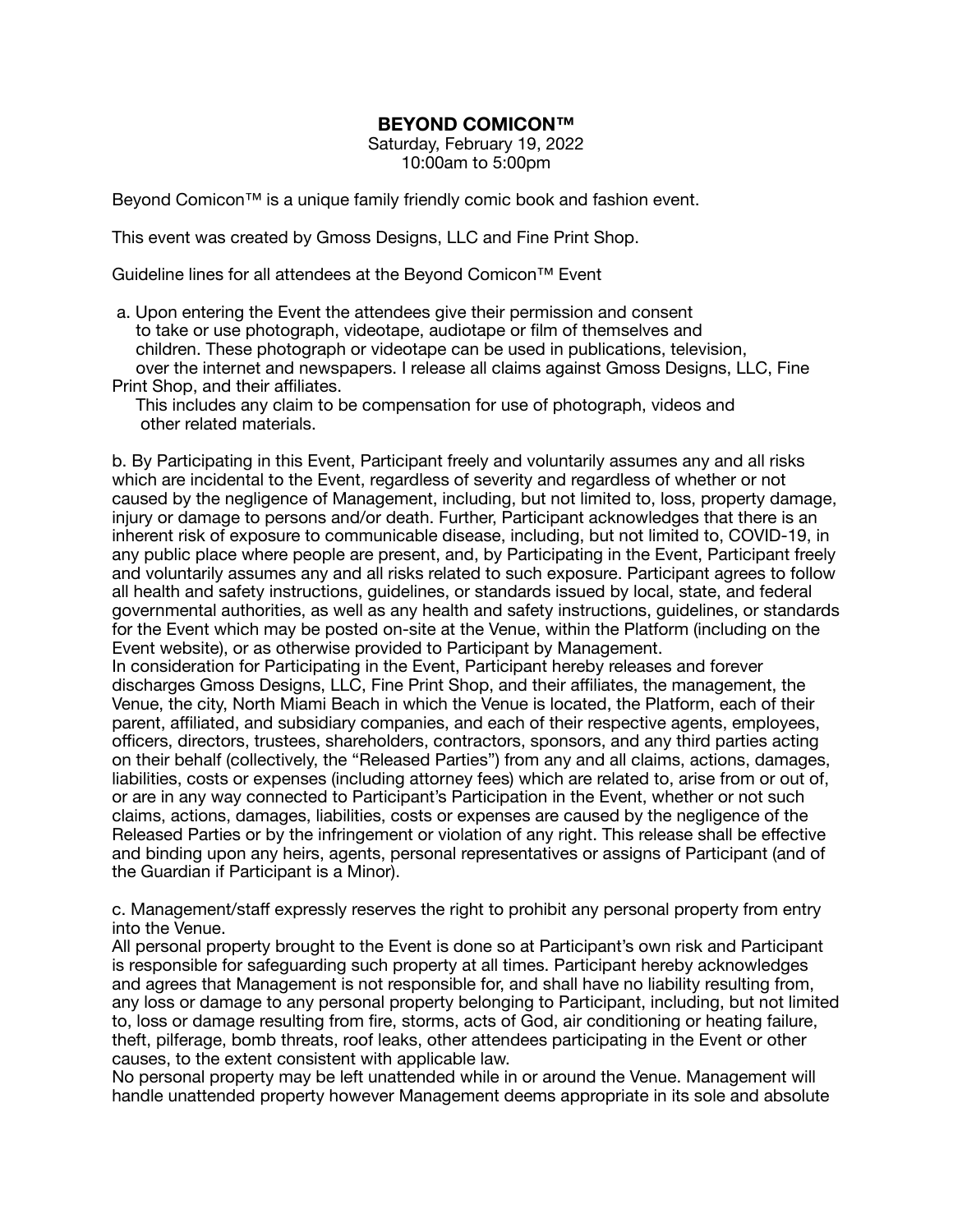discretion. Any personal property which is left within the Venue upon the conclusion of the Event shall be considered abandoned and handled by Management accordingly.

d. Beyond Comicon™/Management expressly reserves its rights to deny admission or entry, to remove, ban, or eject a Participant, or access to any part of the Event, without liability or compensation, as a result of: (1) failure to comply with these Terms of Service; (2) any illegal, unsafe, offensive or threatened behavior which Management could reasonably consider to be disruptive of the Event; or (3) circumstances which Management determines impact the safety, security, or order of the Event, each in Management's sole and absolute discretion. Any such determination by Management shall be final.

Beyond Comicon™/Management reserve the right to deny entry or remove from the Event facilities any person who are in our sole and absolute discretion is behaving or threatening to behave in a manner which we reasonably consider to be disruptive to the Event. If this occurs there will be no refund of any fees.

e. At all times in connection with the Event, Participant will wear proper attire, including shoes and shirts. Management reserves the right to deny access or remove from the Event any participant wearing inappropriate attire or attire that could detract from the Event overall, in Management's sole and absolute discretion.

f. Release of Likeness: In exchange for the opportunity to Participate in the Event, Participant hereby authorizes, permits, and grants to Management, its parents, affiliates, sublicensees, designees, agents and assignees (including, without limitation, any sponsors, exhibitors or contractors to the Event), and each of their respective assignees, sublicensees and successors (collectively, the "Management Parties"), the royalty-free, absolute and irrevocable right and license to (i) record, photograph, and/or film the likeness, voice, appearance and/or image of such Participant while Participating in the Event (collectively, the "Likeness"); and (ii) publish, reproduce, portray, distribute and/or otherwise use the Likeness in all media formats (whether now known or hereafter existing), worldwide, solely in connection with the distribution, promotion and publicity of both the Event (including future editions thereof) and Management's general business, services or products.

g. Participant agrees and acknowledges they have read and understood these terms and agreement of participation and hereby expressly approves and consents to its terms, affirms their right and authority to agree to such terms, and waives all obligations and rights which such individual may have in connection therewith.

h. At all times in connection with the Event, Participant is required to comply with and behave in accordance with (i) these Terms of Service; (ii) all applicable laws, ordinances, codes, regulations, standards and judicial or administrative orders. By Participating in the Event, Participant acknowledges and agrees that Participant has read, agrees to comply with, and will behave in accordance with the Event Policies.

i. Ownership of the Event - Beyond Comicon™ is owned and/or operated by Gmoss Designs, LLC and Fine Print Shop. Unless otherwise indicated, any materials provided to Participant in connection with the Event including, but not limited to, any images, videos, logos, advertisements, promotional copy, information, data, content, educational materials, trademarks, service marks, and other materials displayed or distributed

in connection with the Event (but excluding any Participant Content, as defined herein) (collectively, the "Materials") are the property of Gmoss Designs, LLC and Fine Print Shop and the content of the respectful owners (created by the creators, fashion designers, and vendors).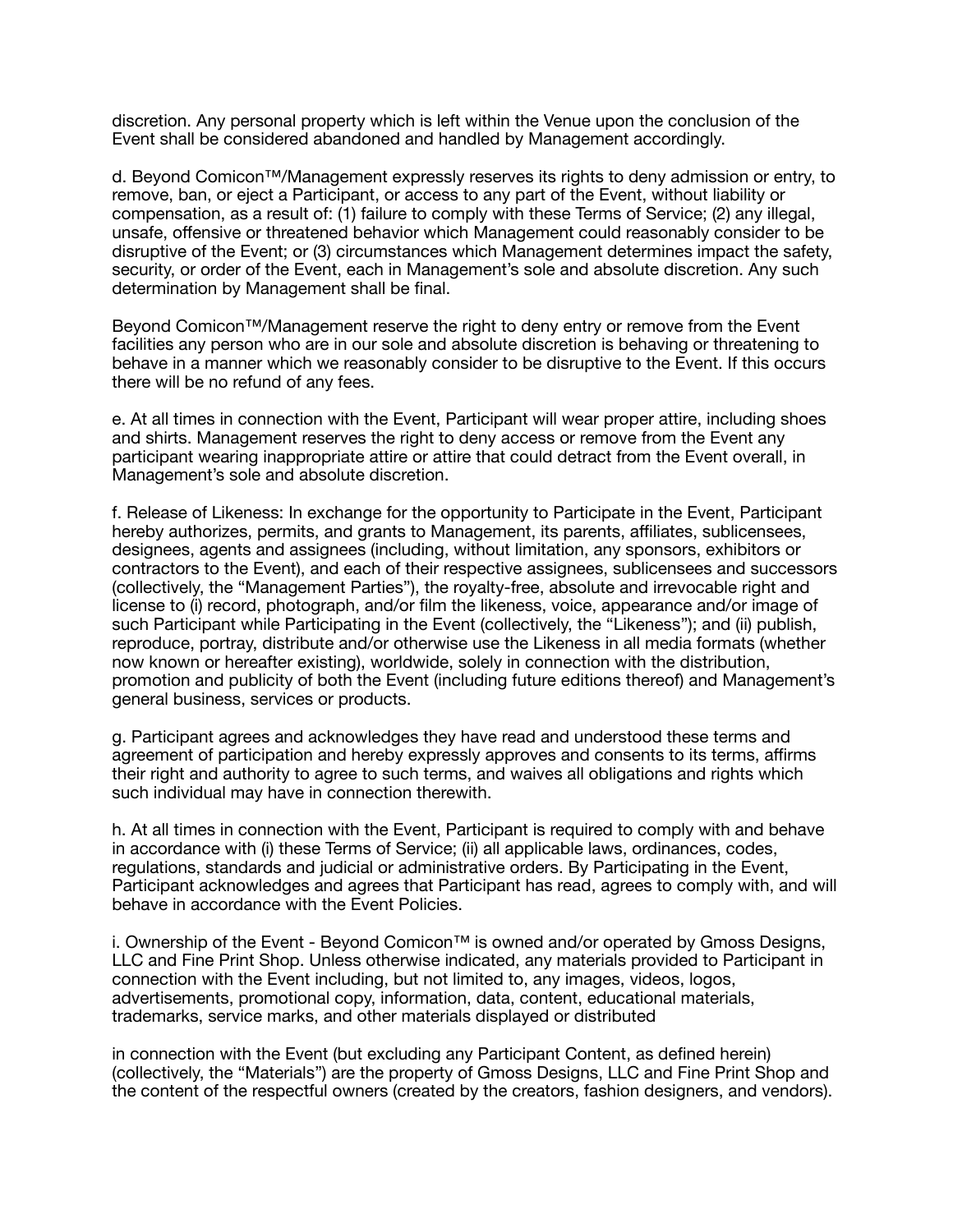## **THE FOLLOWING RULES APPLY TO ALL AT THE EVENT**

- 1. No sale of any food or beverage
- 2. NO Smoking of any kind In The Facilities. This a NON-Smoking Facility
- 3. NO ALCOHOLIC CAN BE SERVED OR BROUGHT ONTO THE PREMISES.
- 4. NO DRUGS CAN BE BROUGHT ON THE PREMISES.
- 5. NO WEAPONS CAN BE BROUGHT ON THE PREMISES.
- 6. DO NOT TAPE OR PUT ANYTHING ON THE WALLS OF THE FACILITY.

## **Health & Safety Acknowledgement**

Please ensure that you have reviewed any advisories or restrictions that may be in place for travel to the United States and for travel to Florida. Visit https://floridahealthcovid19.gov/ for information.

Please be advised that a risk of exposure to COVID-19 exists in any event or public space, including the Event. Prior to registering for and attending the Event, please ensure you have read the latest CDC Guidelines for Prevention and these Terms of Service for Participation in the Event. By attending the Event, you acknowledge this inherent risk on behalf of yourself and/or any Minor for which you serve as Guardian, and, as a condition of entering the Event, you acknowledge, understand and confirm each of the following in accordance with applicable health guidelines:

• that you and/or any Minor for which you serve as a Guardian will abide by all Event healthand-safety requirements;

• that you and/or any Minor for which you serve as a Guardian are not currently experiencing any of the following symptoms

of COVID-19, as identified at CDC.gov, including, but not limited to:

o Fever or chills

o Cough

o Shortness of breath or difficulty breathing o Fatigue

o Muscle or body aches

o Headache

- o New loss of taste or smell
- o Sore throat
- o Congestion or runny nose
- o Nausea or vomiting

o Diarrhea

• that prior to attending the Event you have not been in contact with someone with confirmed or suspected COVID-19 symptoms without completing a 14-day quarantine; and

• that you and/or any Minor for which you serve as a Guardian are not under any selfquarantine orders; and

• that Management will not verify vaccination status. By not wearing an approved face covering, you certify that you are fully vaccinated (people are considered fully vaccinated: 2 weeks after their second dose in a 2-dose series, such as the Pfizer or Moderna vaccines, or 2 weeks after a single-dose vaccine, such as Johnson & Johnson's Janssen vaccine). If any Minor for which you serve as Guardian is not wearing an approved face covering, you certify that such Minor is fully vaccinated.

For purposes of this acknowledgement, a "Minor" means any individual who is under eighteen (18) years of age or has not reached the age of majority as defined by such individual's jurisdiction of residence, and a "Guardian" means such Minor's parent or legal guardian or other individual attending the Event who is over the age of eighteen (18) and acting in loco parentis for such Minor.